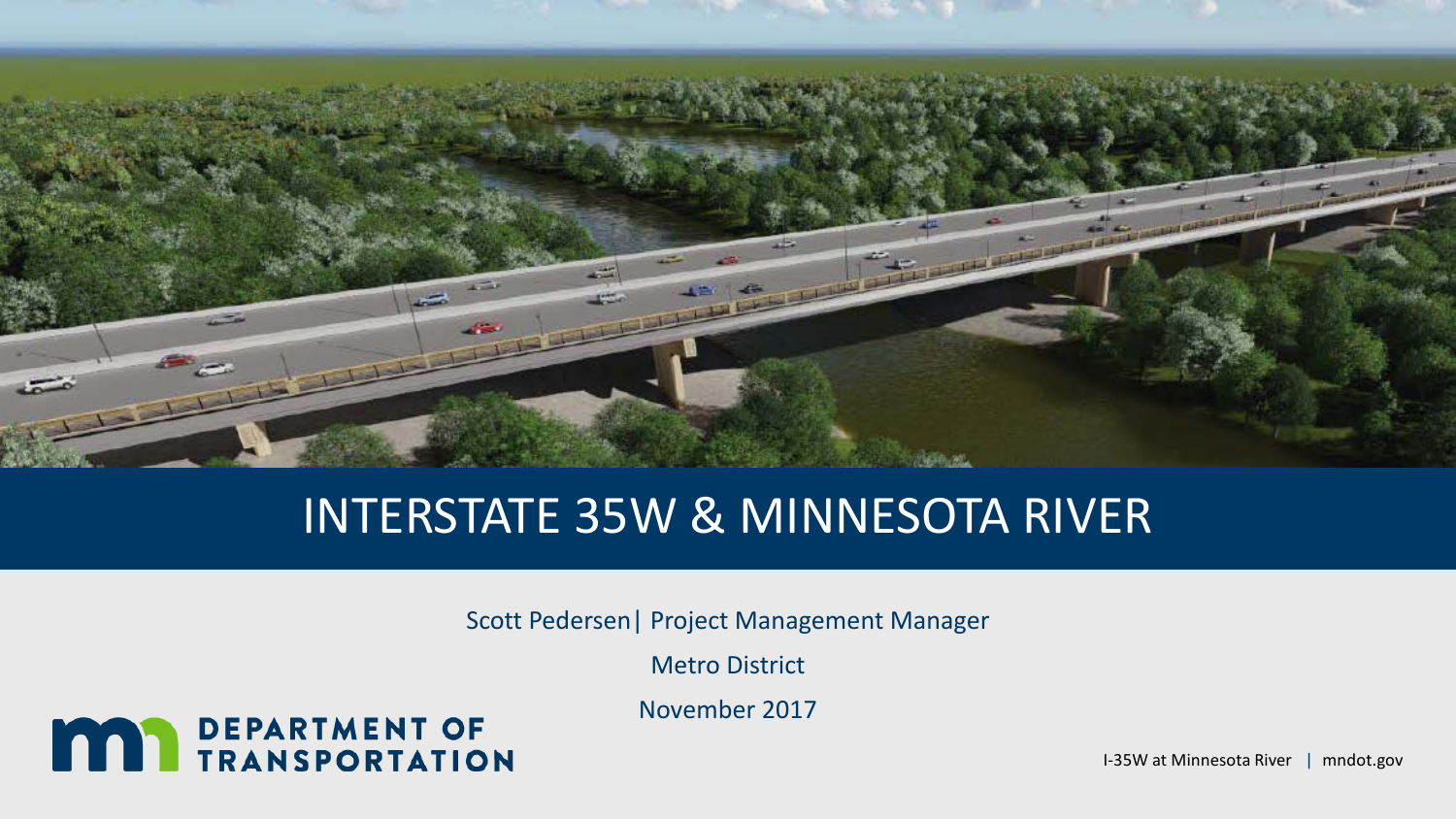# Project Goals & Project Scope

### • **Project Goals**

- Improved Accessibility
- Improved Safety and Mobility
- Upgraded Bridges and Pavement

### • **Project Scope**

- Improve ramp connections at Black Dog Road,
- Extend Truck Climbing Lane south to the entrance ramp from Cliff Road,
- Provide full width outside shoulders,
- Raise elevation of I-35W between Cliff Road and Black Dog Road,
- Replace Bridge on I-35W over Minnesota River, and
- Replace Bridges on I-35W over 106<sup>th</sup> Street
- Construct Trail Connection from Black Dog Road to Lyndale Avenue.
- Noise Abatement (if reasonable and feasible)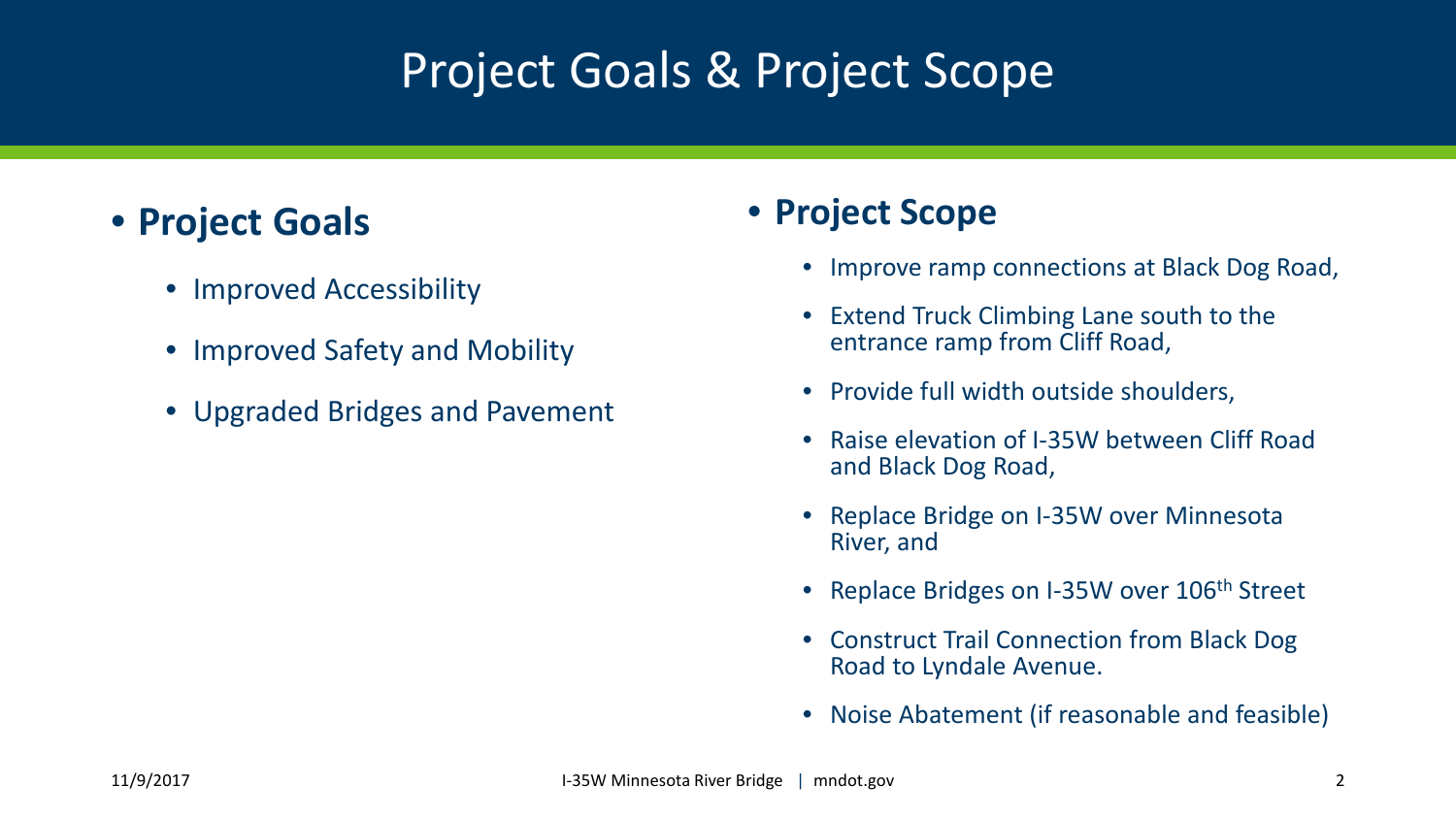# Project Schedule

- Preliminary Geometric Layout Approved: August 2016
- Municipal Consent: Fall 2017
- Environmental Documentation Complete: Spring 2018
- Prepare Design-Build RFP: December 2017
- Release RFP: January 2018
- Design-Build Letting: May 9, 2018
- Construction Start: July/August 2018
- Construction End: November 2021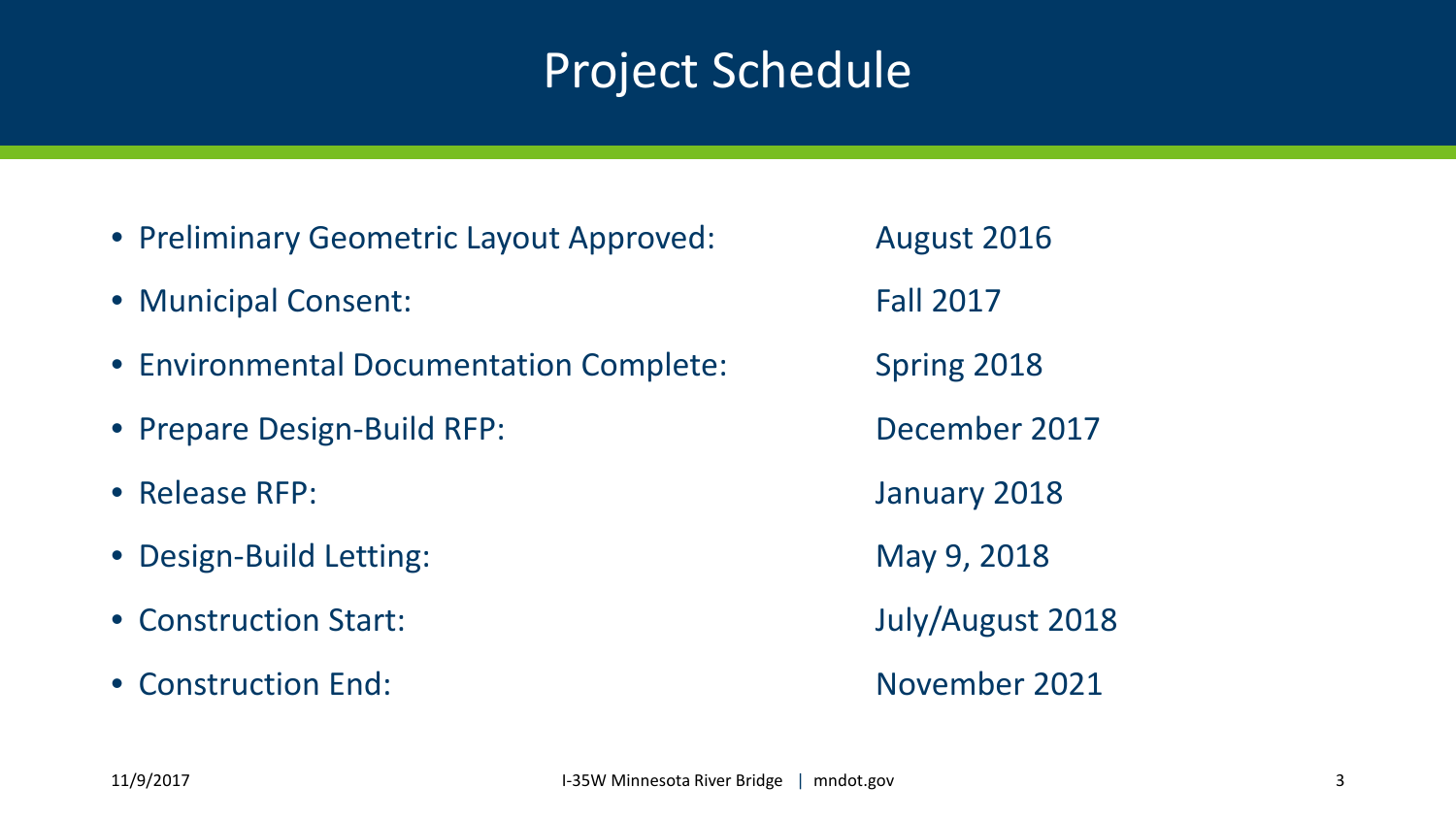# Project Funding

- Project has been fully funded for the May 9, 2018 letting utilizing federal dollars with State Match.
- No local participation being requested from either city.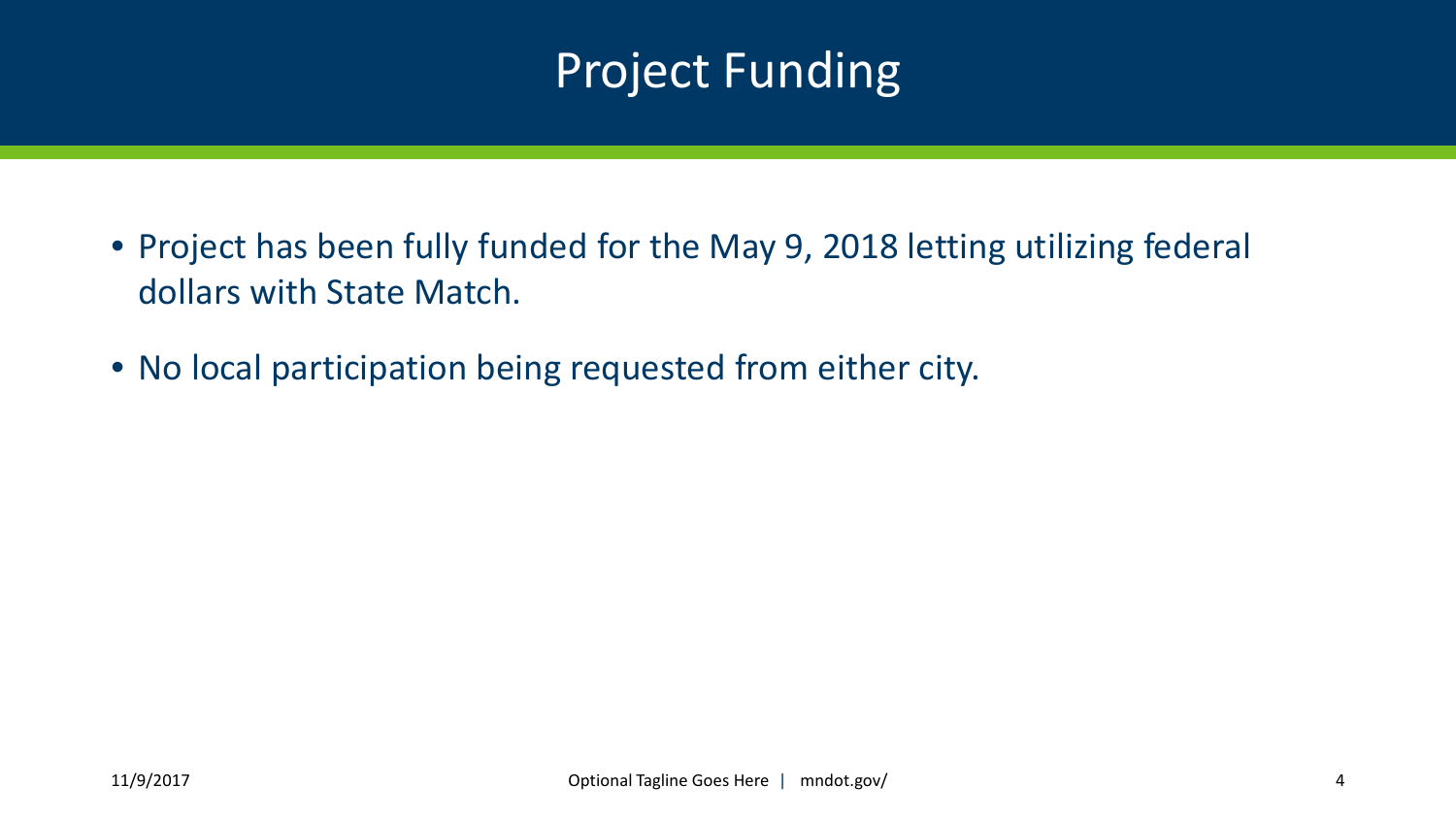# Maintenance Of Traffic During Construction

- Corridor currently provides for seven lanes of traffic (3 NB and 4 SB)
- Contractor will be allowed to restrict traffic to 5 lanes (2 GP NB, 2 GP SB, 1 rev. MnPASS)
	- Anticipated from Spring of 2019 to Summer of 2020.
- The Contract will include provisions to incentivize the minimization of the 5 lane configuration and get to a 6 lane configuration (2 GP and 1 MnPASS per direction)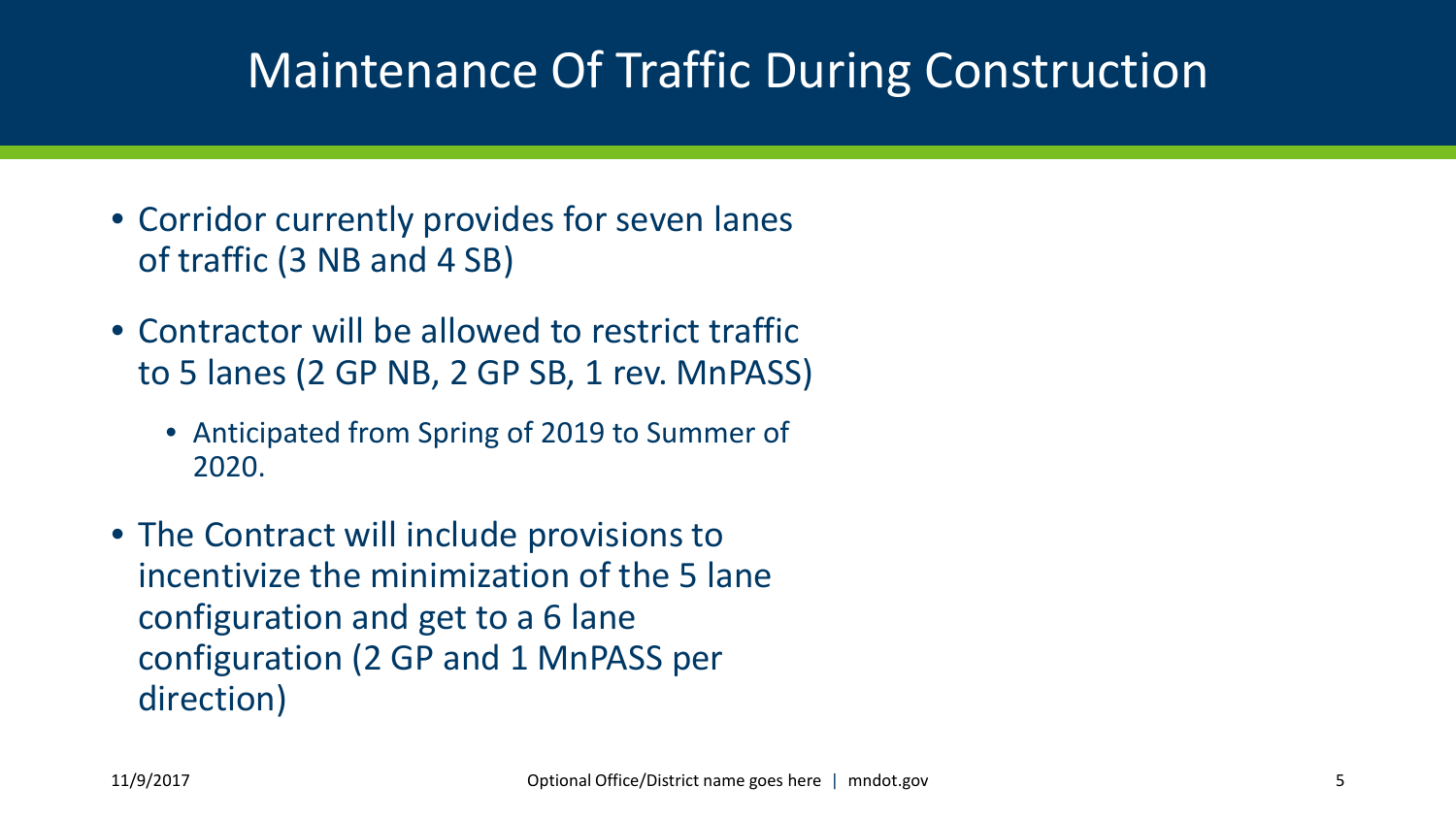# Maintenance of Traffic (Ramp Access)

- Ramps at Cliff Road will restrict the closure for a maximum of 90 days
	- Entrance from Cliff to NB I-35W
	- Exit from SB I-35W to Cliff
	- Detour via I-35W and TH 13
- Ramps at Black Dog Road will be required to provide access at all times
	- Detours via 35W, 98<sup>th</sup> Street, and TH 13.
- Ramps at 106<sup>th</sup> Street (South Side) detoured via I-35W and 98<sup>th</sup> Street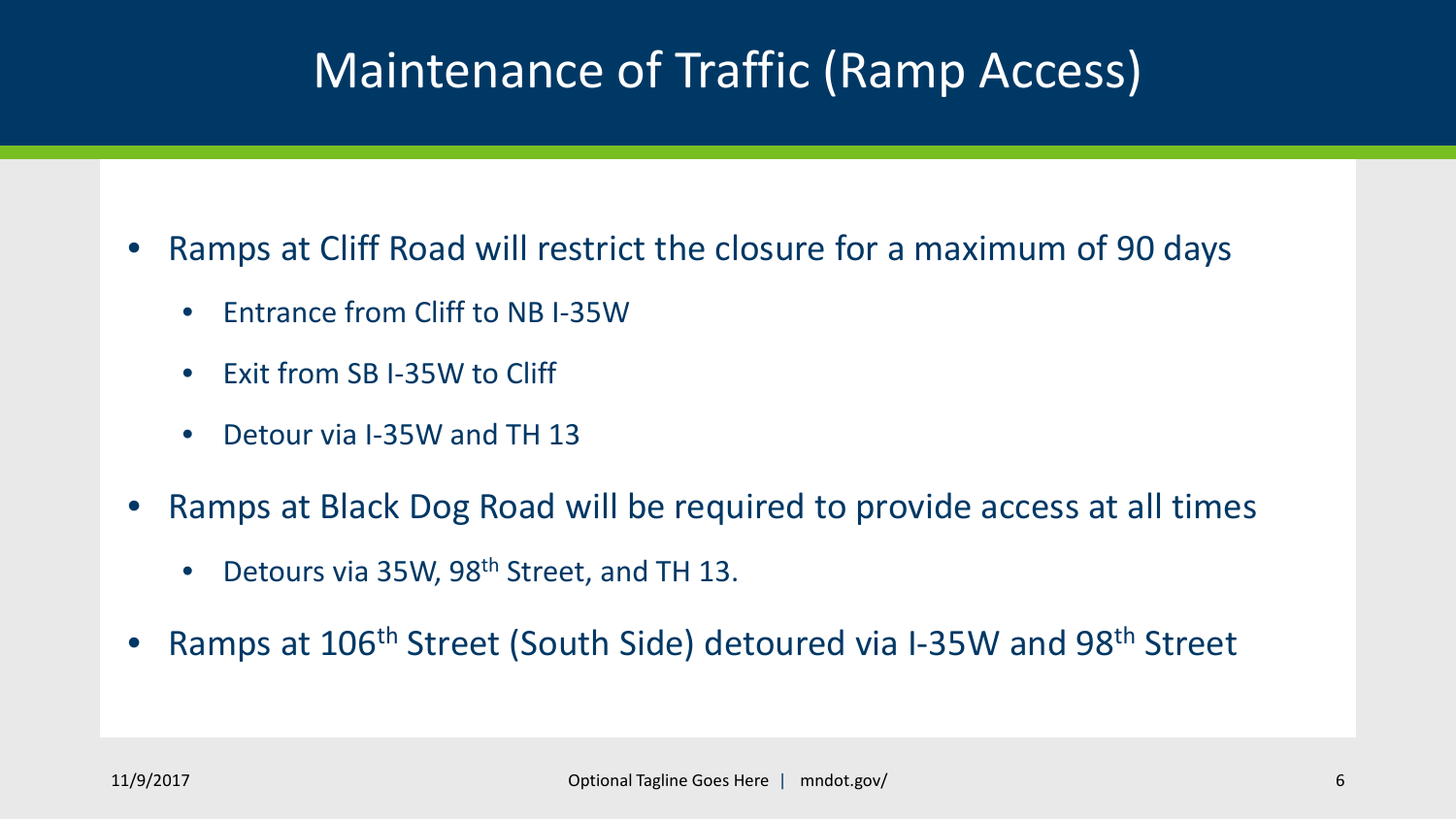# Project Aesthetics

- Visual Quality Elements evaluated as part of project development:
	- Trail location
	- Rip Rap and Wing Walls
	- Bridge Piers
	- Bridge Railings
	- Retaining Wall Design
	- Entry Monuments
	- Landscaping Opportunities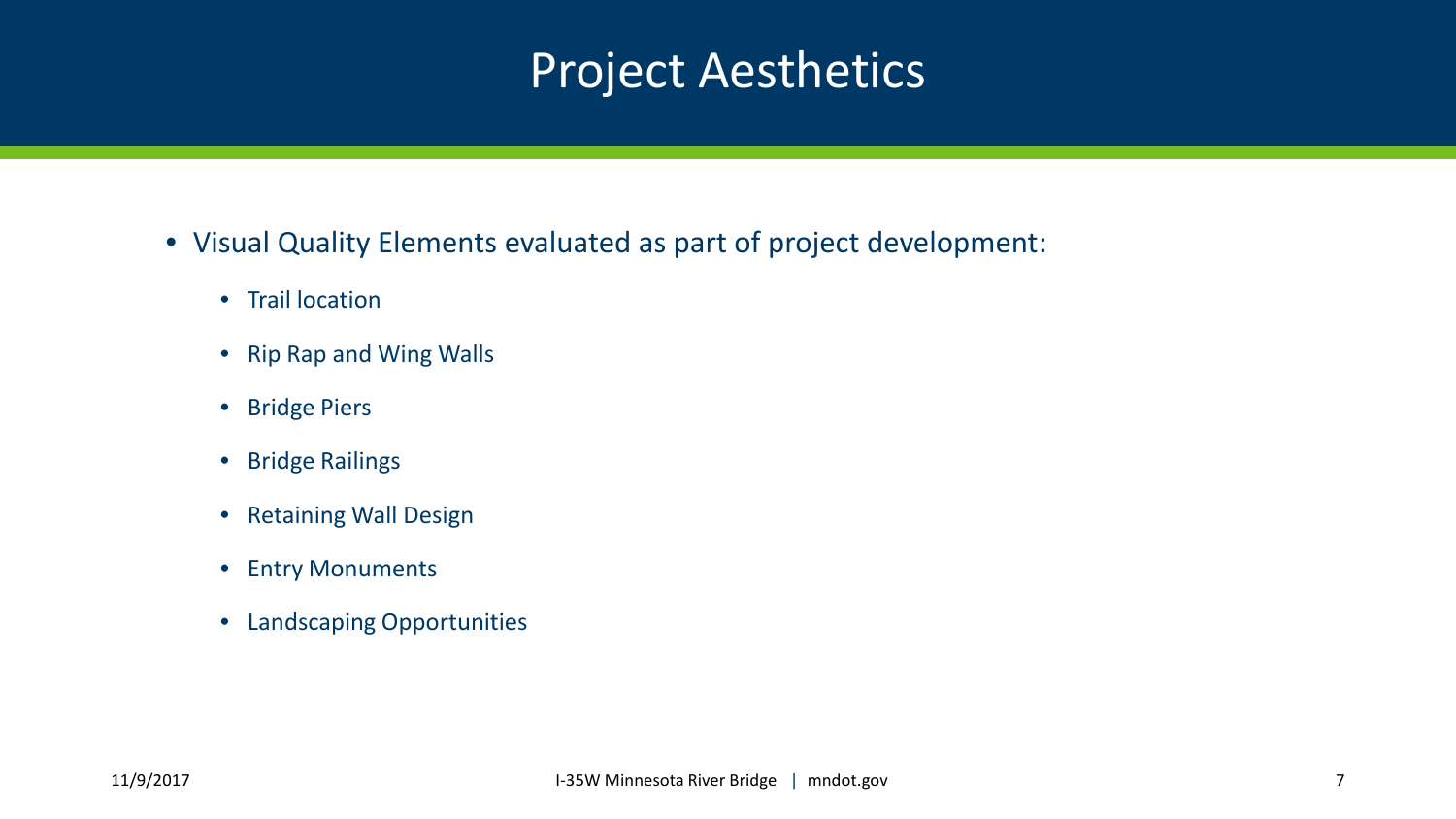# Trail Location South Side

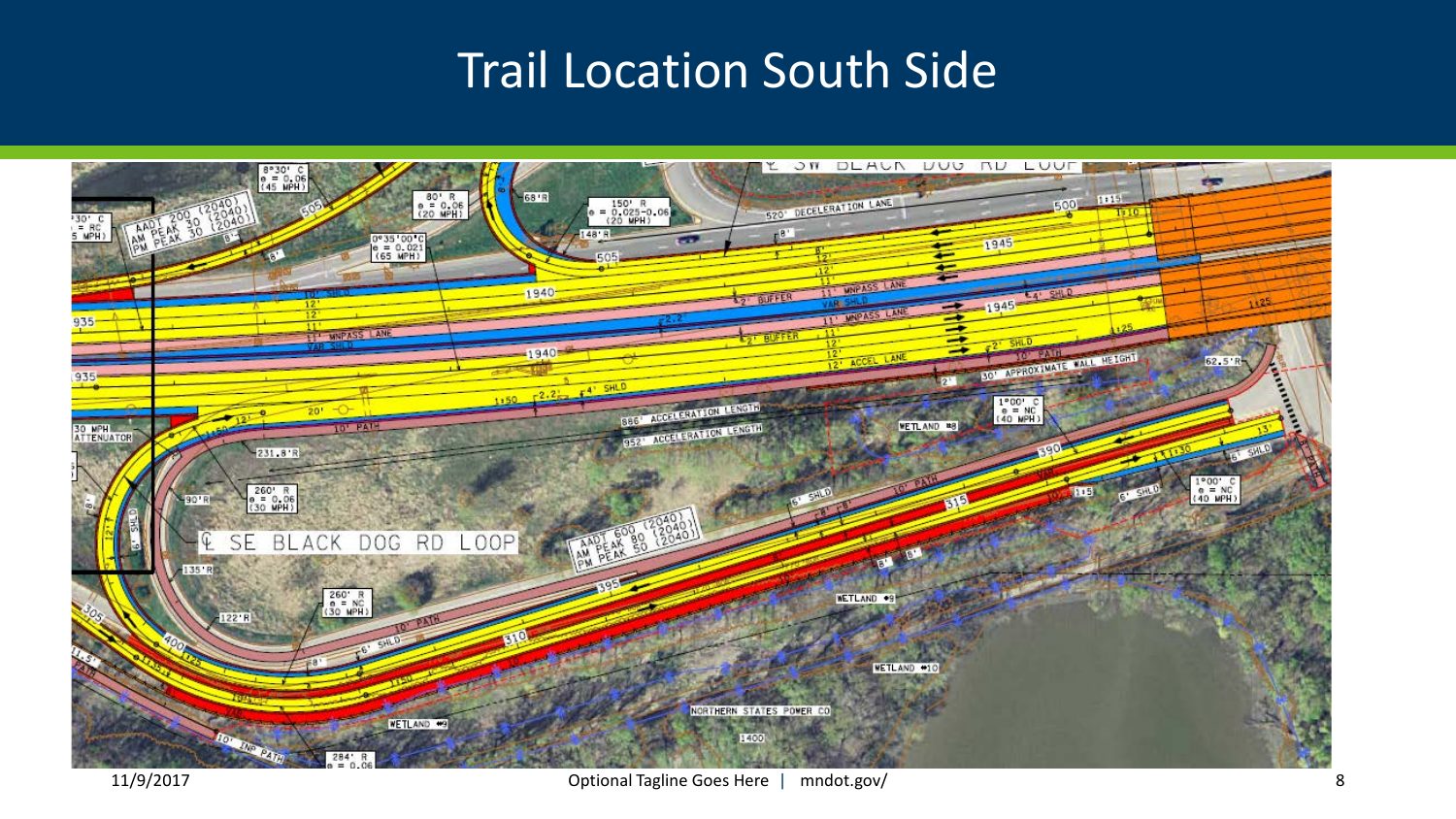# Trail Location North Side

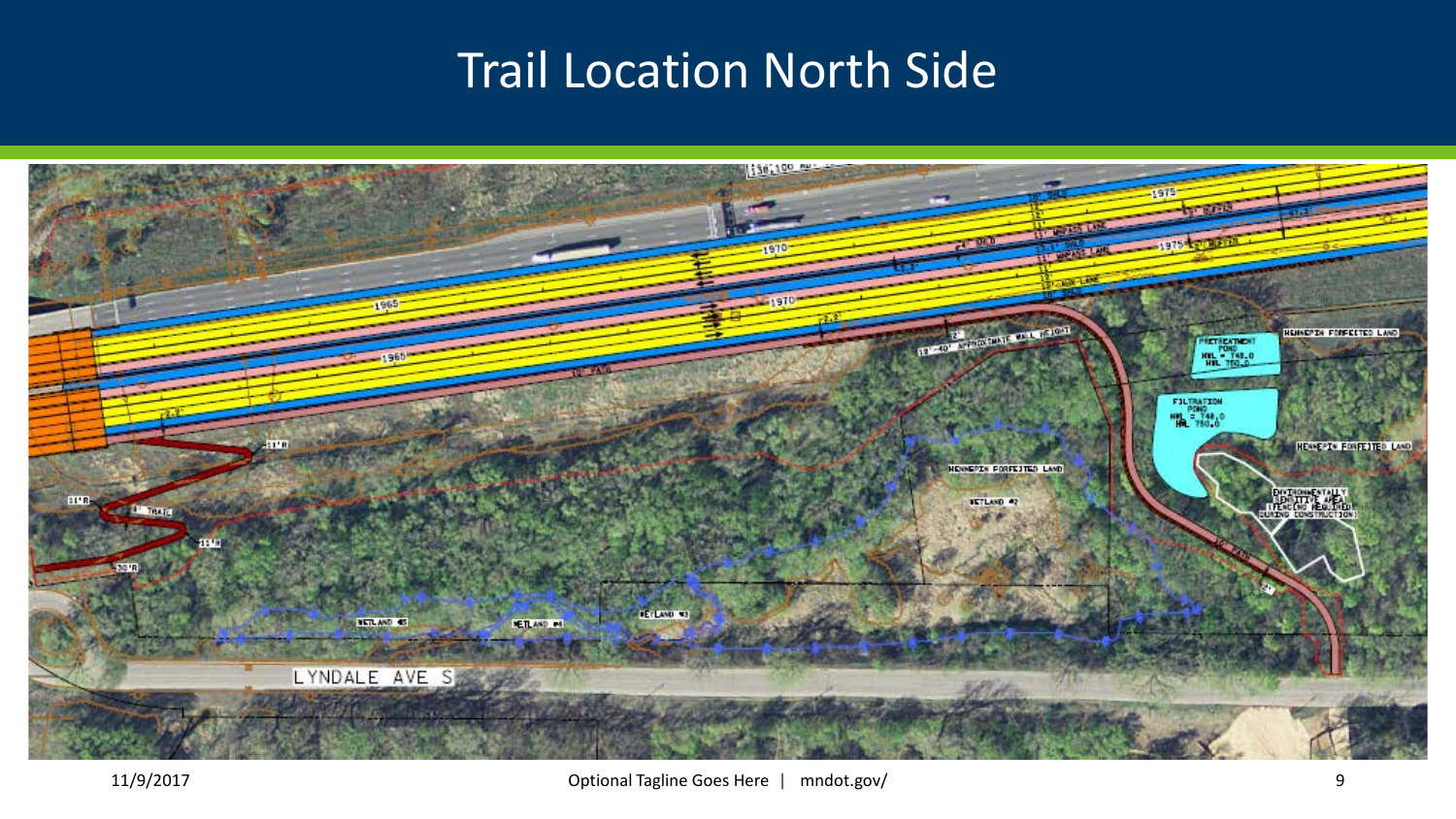# Wing Walls and Rip Rap

#### South Side Slope Treatment



#### **North Side Slope Treatment**

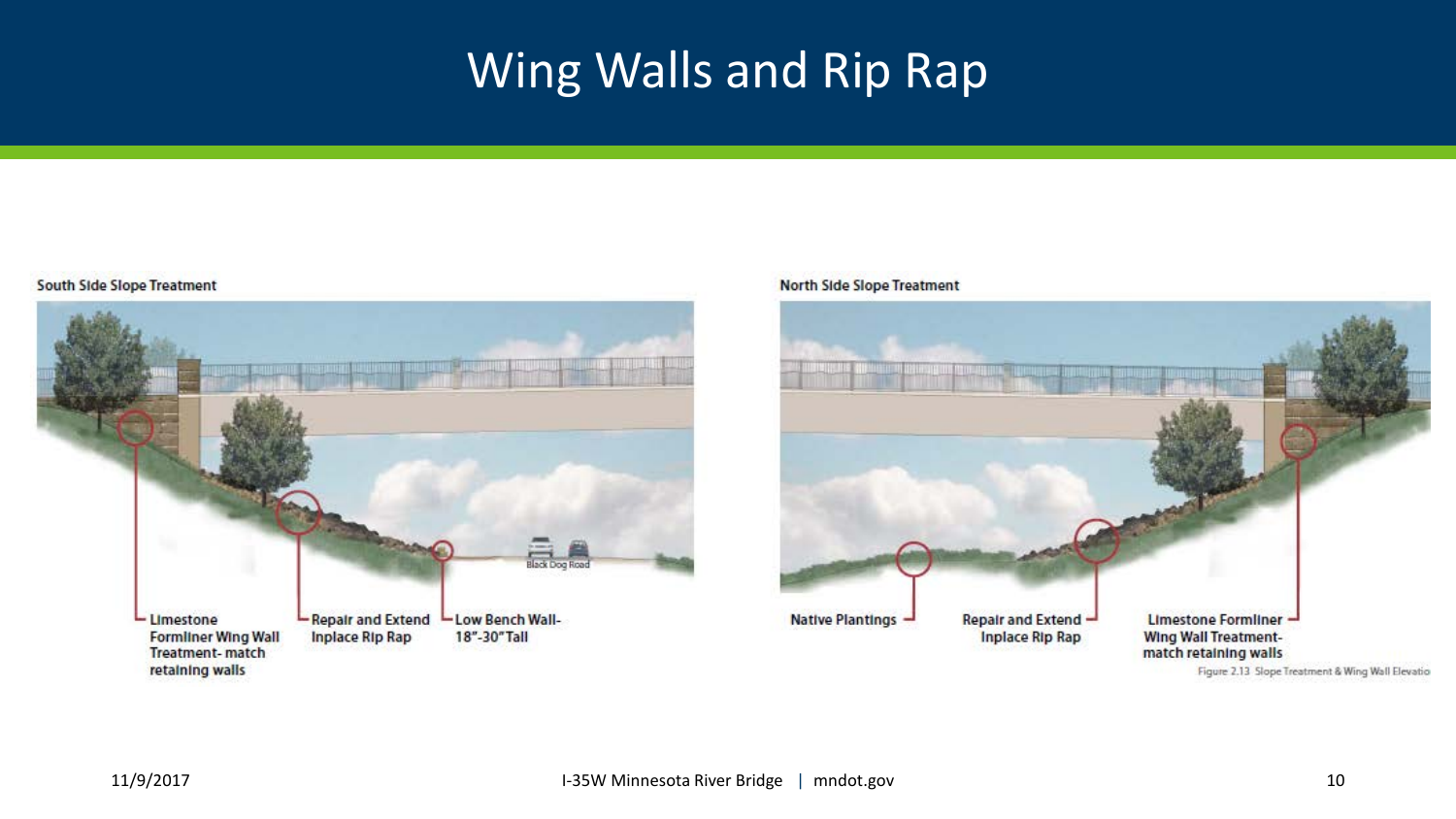## Piers



Figure 2.5 North Side Bridge Pier Elevation

### **Burnsville Side: Opposite Veining**



Figure 2.6 South Side Bridge Pier Elevation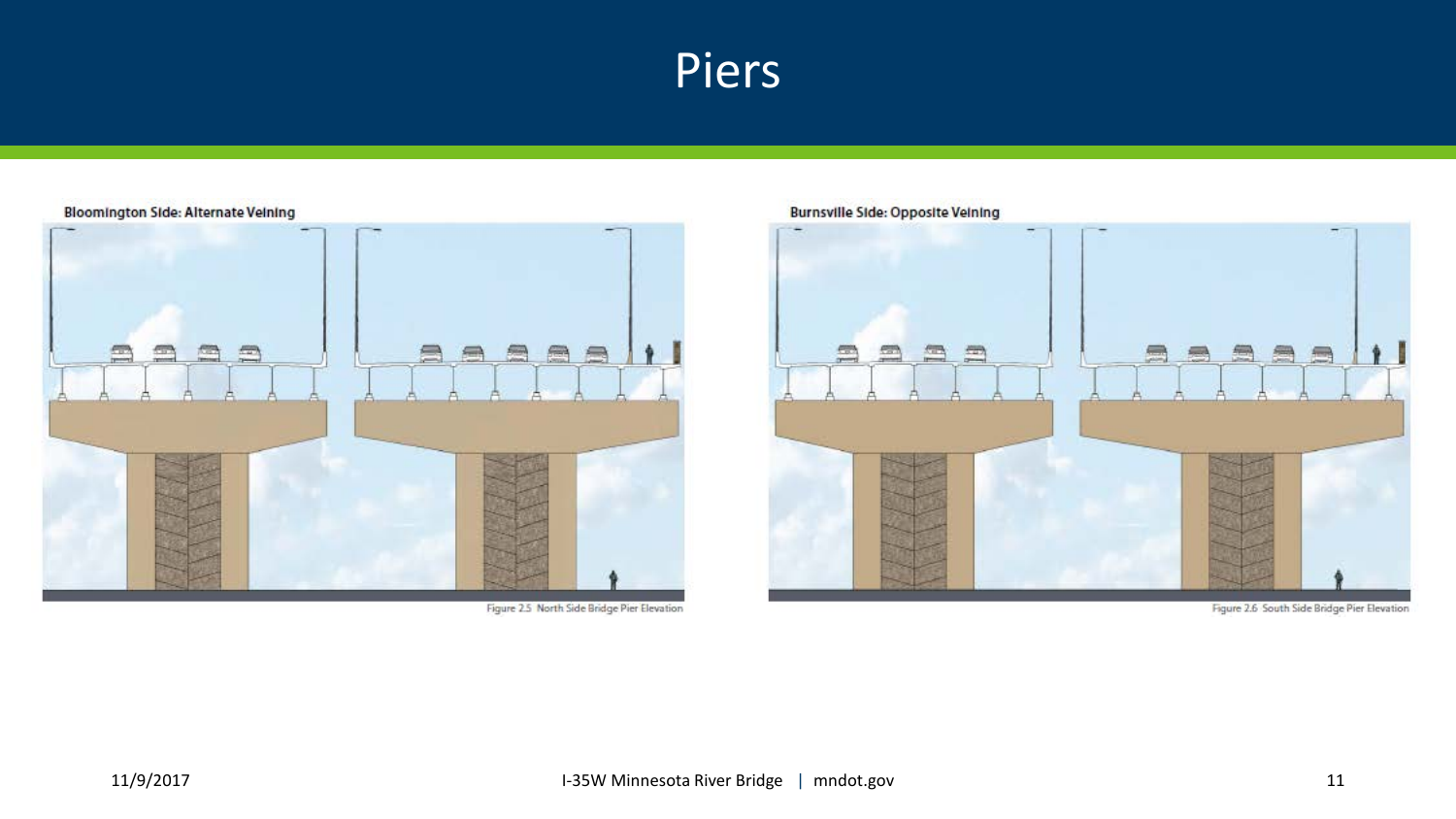# Bridge Railings

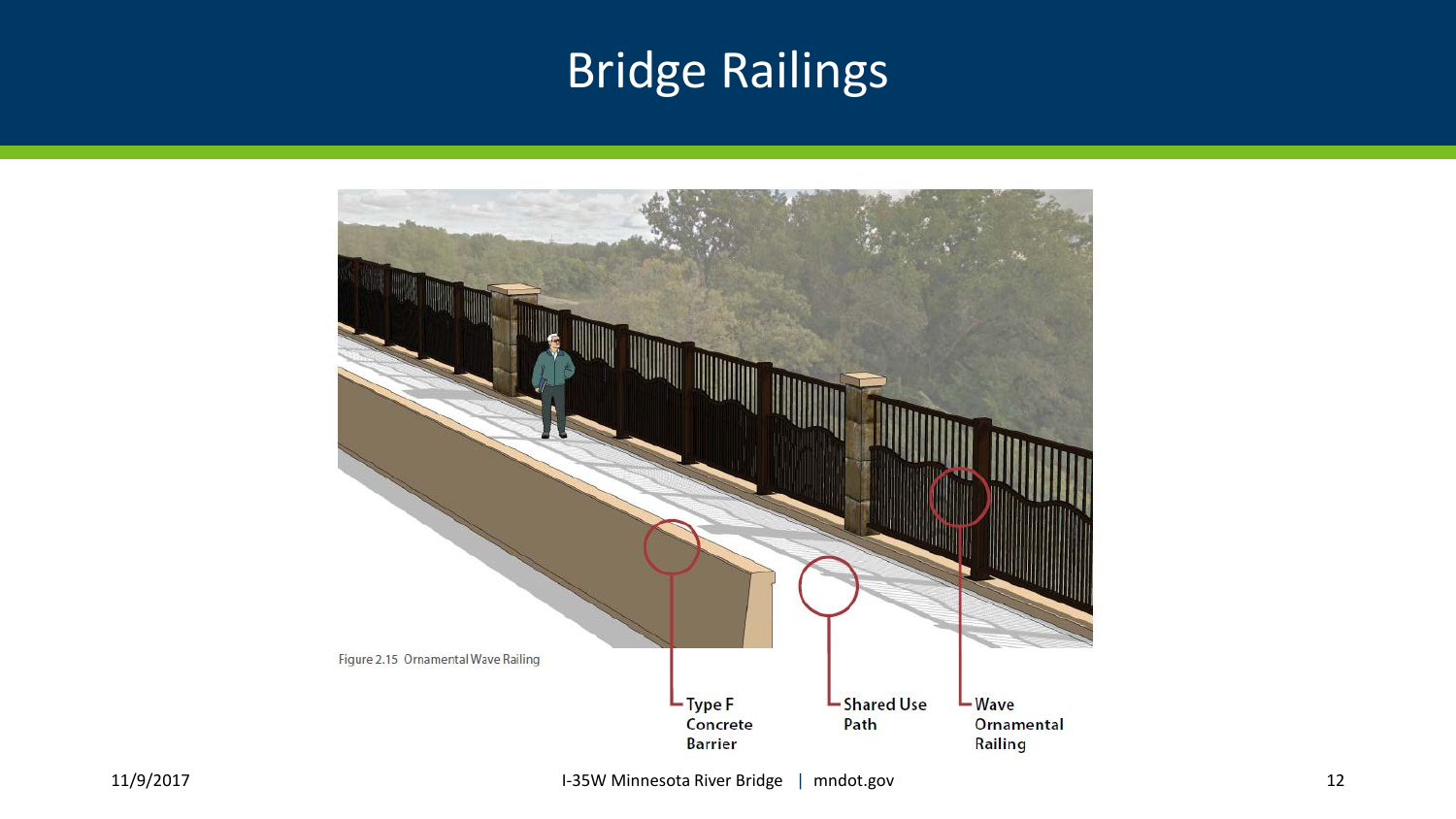# Retaining Wall Design



Figure 2.23 Retaining Wall Axon

**Retaining Wall Axon** 

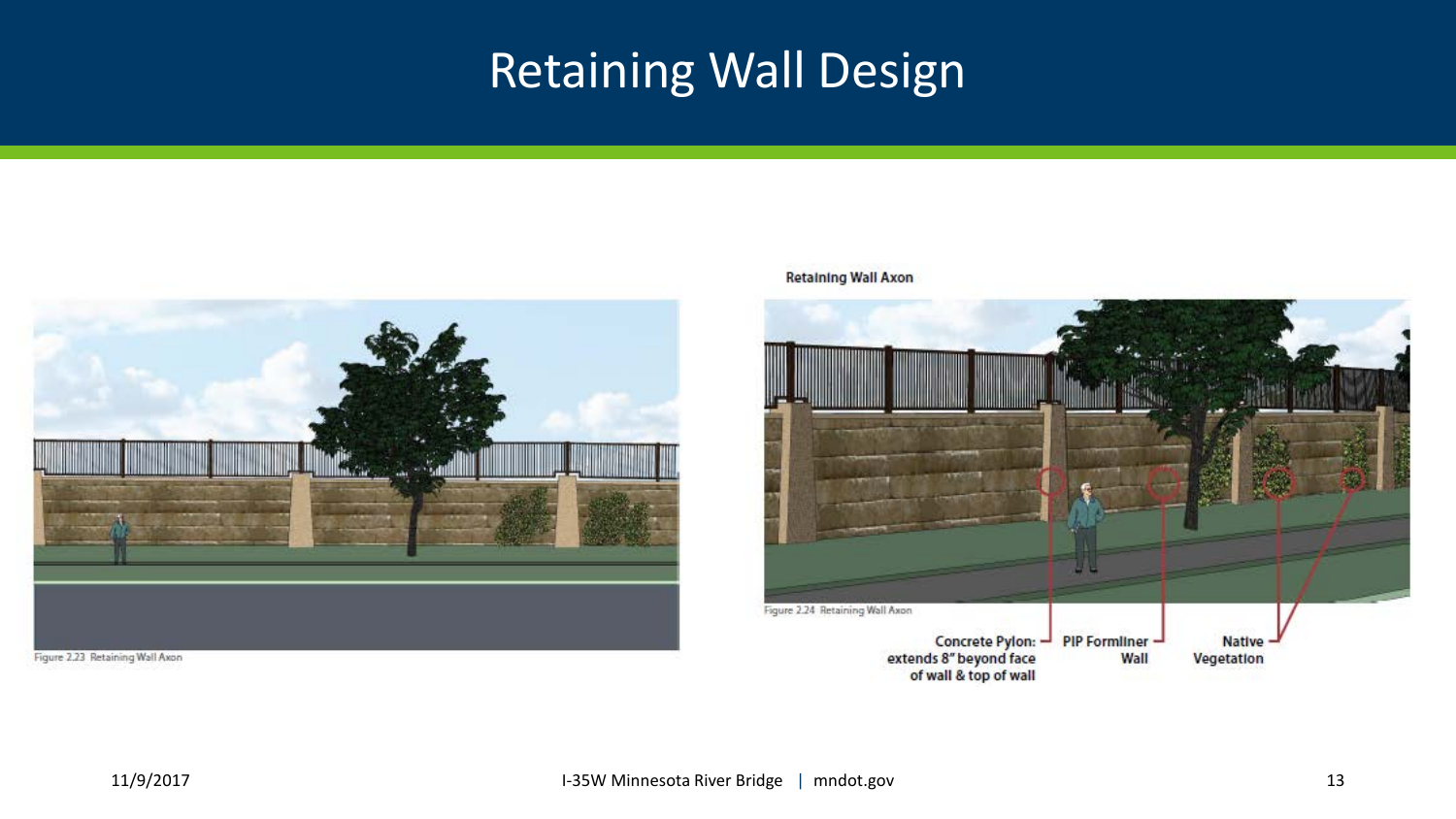# Entry Monuments



Figure 2.27 Entry Monument Elevation

#### **Entry Monument Axon**



Veln Inset: Set back 2" on outside edges from pylon face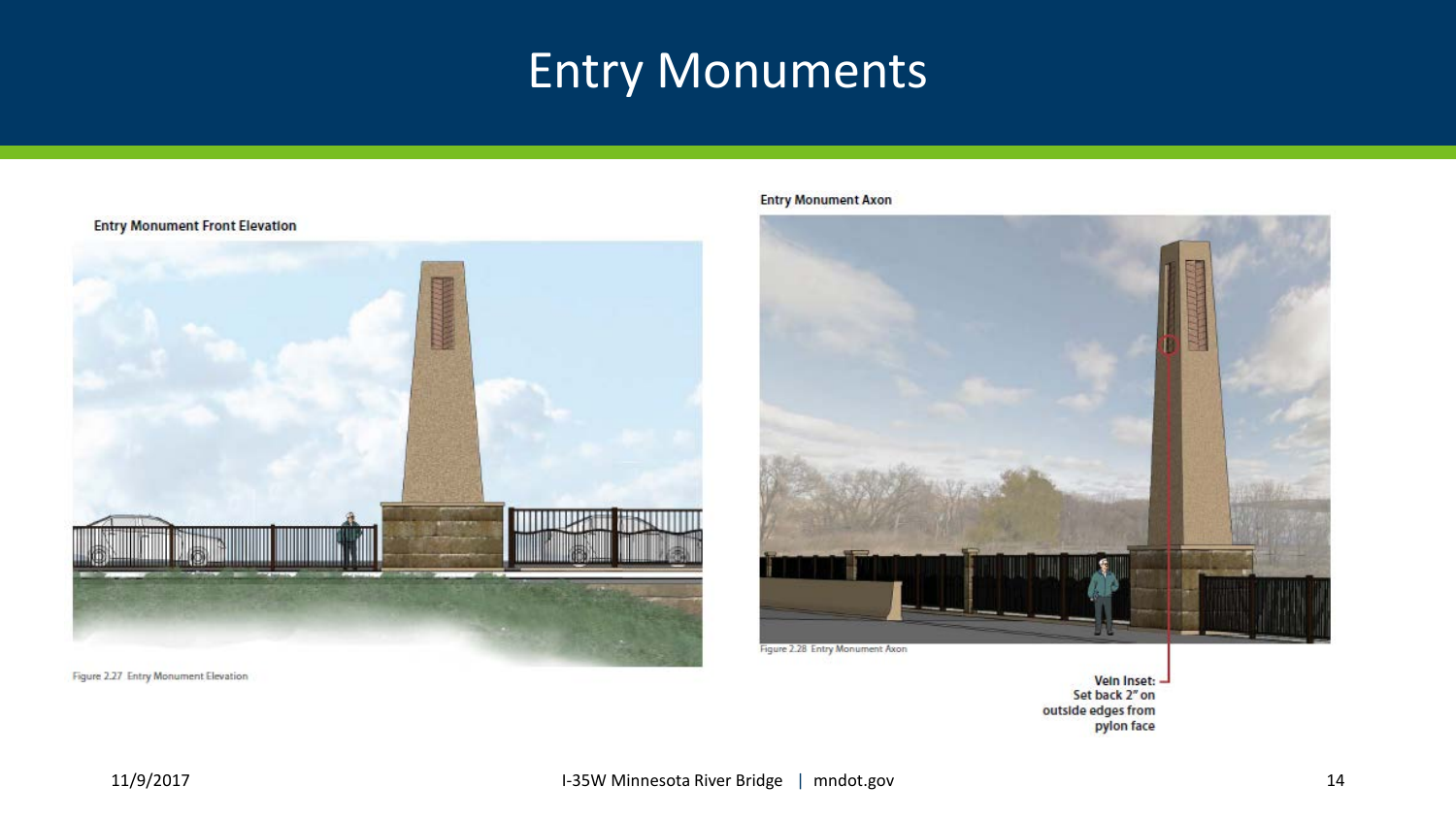# 106<sup>th</sup> Street Bridge

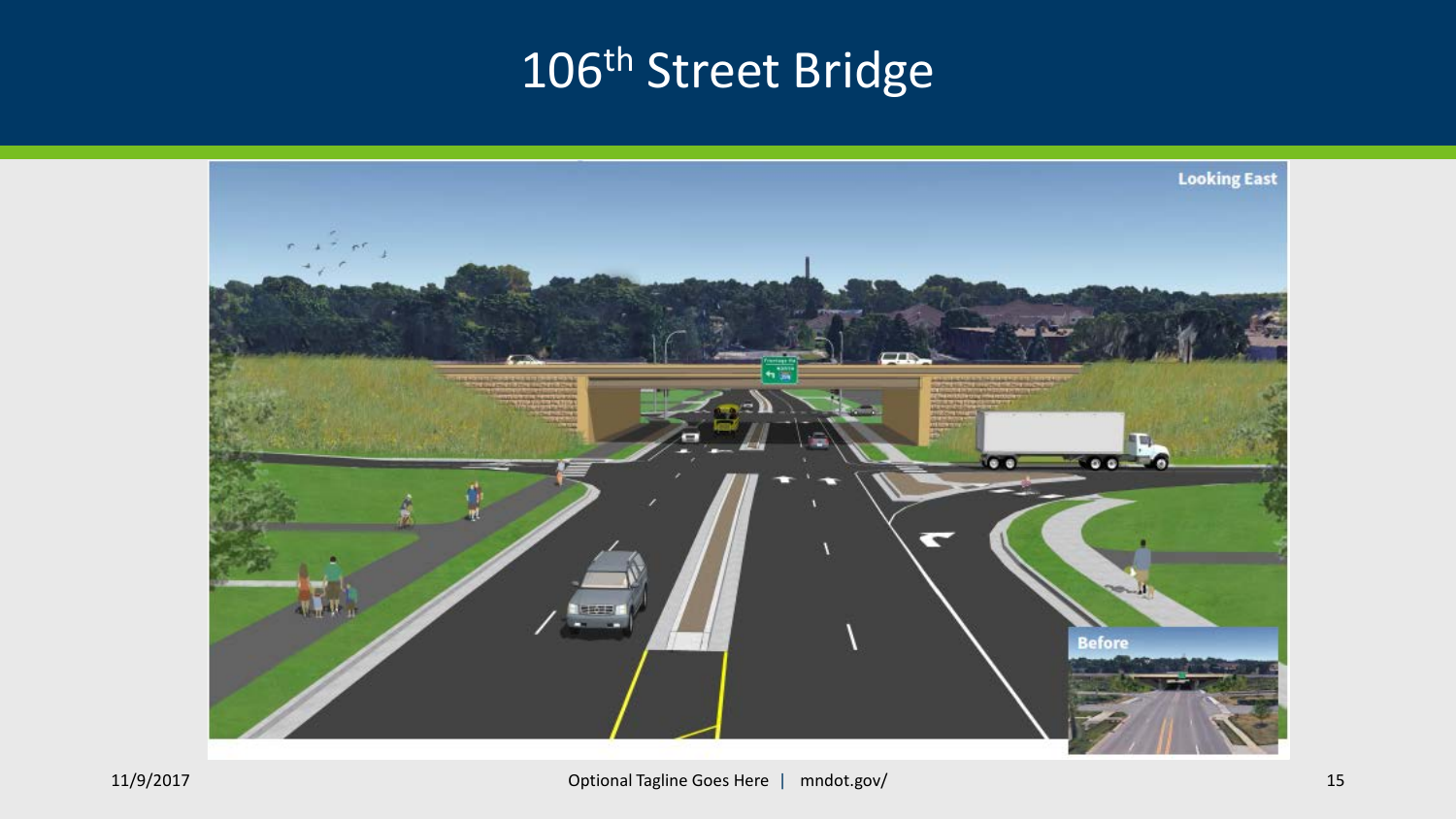# Landscape Approach

**Burnsville Side Landscape Approach** 

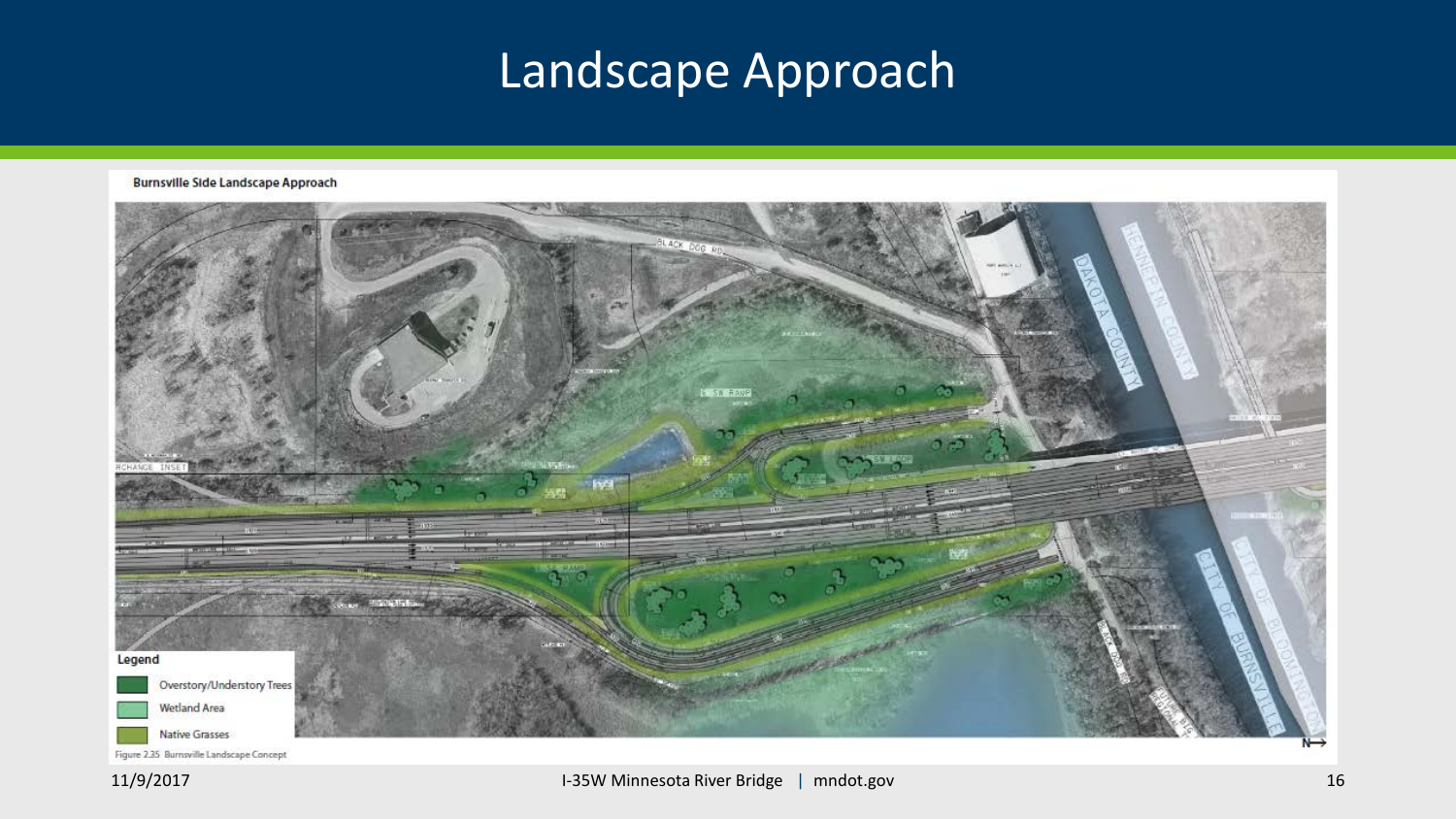# Landscape Approach

**Bloomington Landscape Approach** 

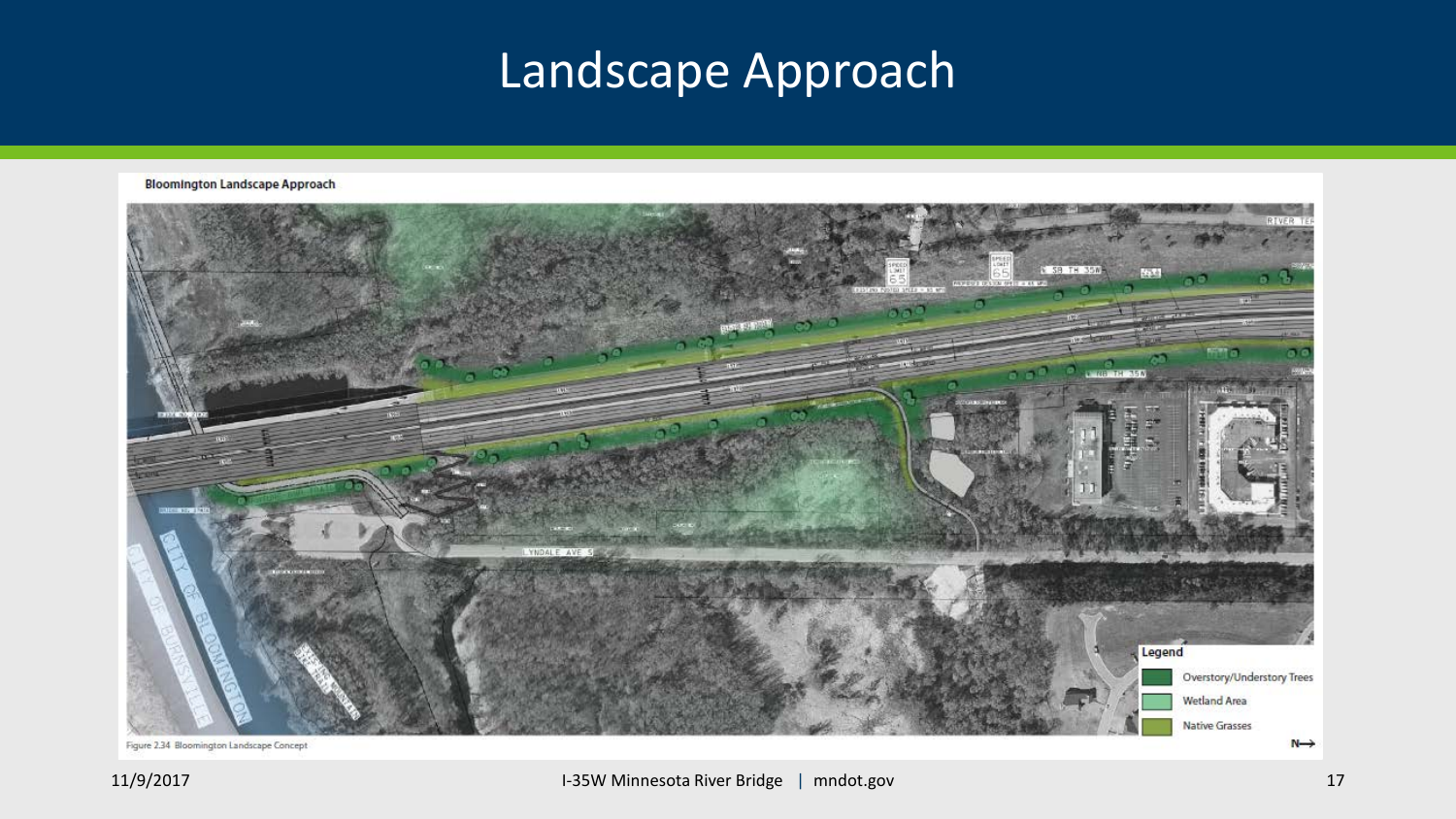# Local Agency Items

- Pedestrian lighting on Bridge and Monuments
	- It was decided not to provide for pedestrian lighting on the bridge, but a conduit will be installed in the railing, such that it could be added in the future.
	- The entry monuments will be down-lit
		- MnDOT will own and maintain the entry monuments and therefore will pay for the lights and the ongoing maintenance of those lights.
	- City emblems on entry Monuments
		- We will work with the cities to develop emblems that can be mounted to the entry monuments.
			- Provides more flexibility into the future if logos change and it can be handled through a permit process.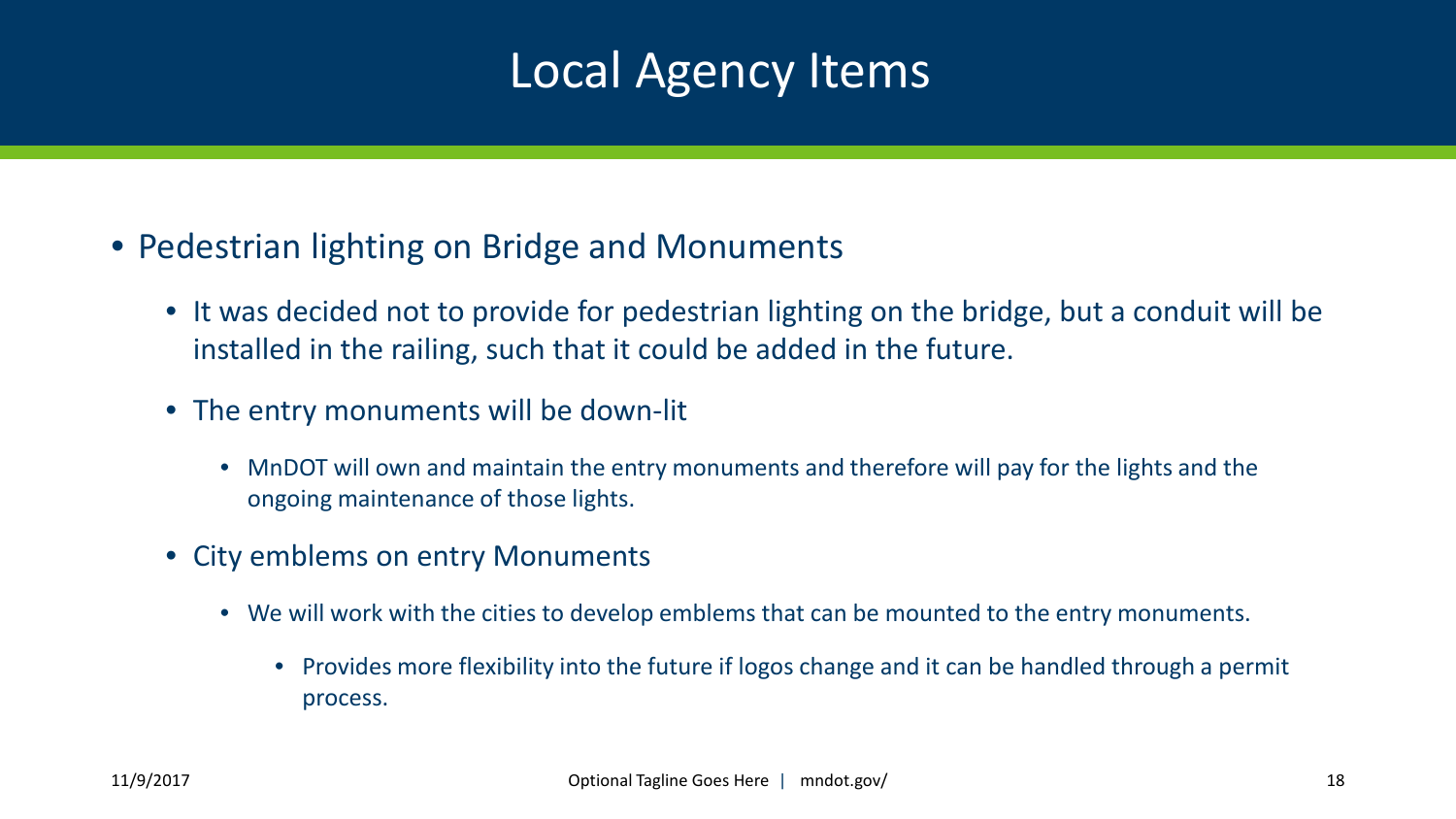# Upcoming Events

- Public Hearing for Environmental Document (Anticipated November/December 2018)
- Meet with Benefited Receptors for potential noise barrier and voting (November 2018)
- Ongoing coordination with cities and etc. regarding project(s)